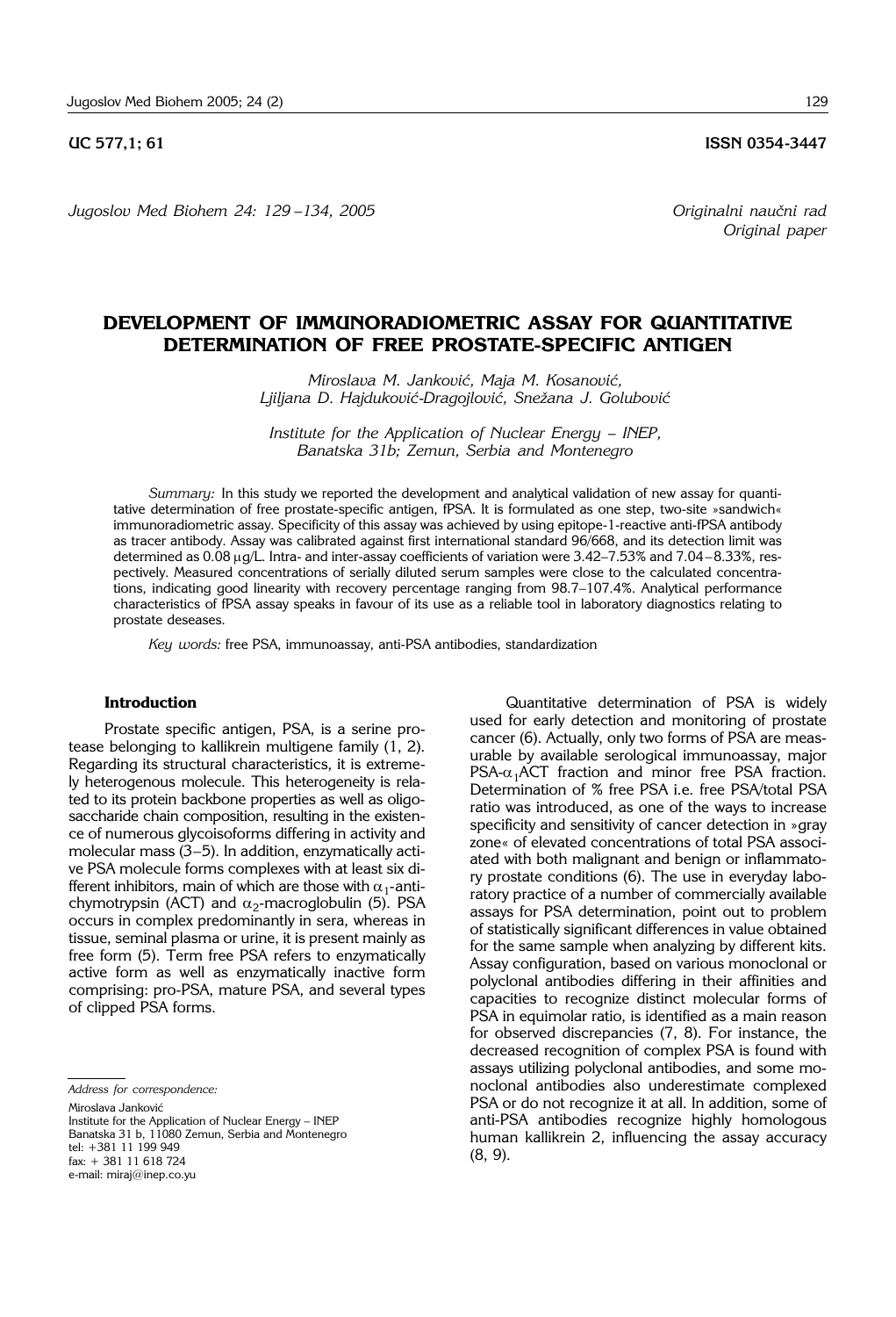So far, several attempts were done to overcome these problems and increase the comparability. As a results of these endaveours, reference materials containing specified quantity of PSA antigen was defined and provided by National Institute for Biological Standards and Control (Hartfordshire, UK) for both total and free PSA assays standardization (10). Besides, threedimensional structure of PSA antigen with map of six epitopes have been proposed as a reference for characterization of PSA antibodies *i.e*. for selection of pairs of non-competitive antibodies (9).

In this study we describe the development of new immunoradiometric assay for quantitative determination of free PSA. Considering PSA microheterogeneity, i.e. the international guidelines for requirement in immunoassay production, special emphasis was placed on standardization and selection of antibodies. In addition, assay validation including: detection limit, precision profile, linearity and recovery, was performed using serum samples.

## **Material and Methods**

#### *Material*

Mouse monoclonal anti-PSA antibody recognizing PSA-ACT and free PSA and mouse monoclonal anti-PSA antibody recognizing only free PSA were from Medix, Biochemica, Finland and Acris Antibodies, Germany. Radioiodine (125I) was from Institute of Isotopes Co., Ltd., Budapest, Hungary. Free PSA first international standard NIBSC code 96/668 (1st IS 96/668) was from National Institute for Biological Standards and Control (Hartfordshire, UK). Bovine serum albumine (BSA) was from Sigma (St. Louis, USA). Molecular mass markers, Sephadex G-75 and Sephadex G-100 were purchased from Pharmacia Fine Chemicals AB (Uppsala, Sweden). Polystyrene tubes were from Spektar (Čačak, SCG). All other chemicals were reagent grade.

#### *Coating of tubes*

Anti-PSA antibody  $(1 \mu g/250 \mu L)$  was immobilized on polystyrene star tubes by physical adsorption, overnight at  $+4$  °C. After washing  $(3 \times 1$  mL of 0.1 mol/L, PBS pH 7.2), 1% bovine serum albumine (1 mL) was added as blocking reagent and incubation proceeded for two hours at 37 °C. The tubes were washed and allowed to dry in vacuum-oven. They were stored at  $+4$  °C, until used.

#### *Labelling of tracer antibody*

Anti-free PSA antibody was labelled with 125I, using chloramine T method (11). Free iodine was separated from labelled antibody, on Sephadex G-75 column equilibrated with 0.1 mol/L PBS pH 7.2 supplemented with 0.05 % BSA. The fraction volume was 1 mL. Elution was monitored by measuring radioactivity in each fraction. Fractions corresponding to peak of radioactivity were pooled and used for preparation of tracer antibody solution.

#### *Gel filtration*

Serum or urine samples (0.3 mL) were passed through a Sephadex G-100 column (bed volume 40 mL) equilibrated and eluted with 0.1 mol/L PBS, pH 7.2. The fractions (1 mL) were collected and the elution was monitored by measuring PSA-immunoreactivity by means of antibodies for total PSA or free PSA. The column was calibrated with molecular mass standards: bovine serum albumine 66 kDa; ovalbumin 43 kDa; chymotrypsinogen 25 kDa and ribonuclease 13.7 kDa.

#### *Data evaluation*

Statistical analysis (mean value, standard deviation and coefficient of variation) was performed using Microsoft Excell, and correlation using linear regression analysis created by means of Primer of Biostatistics for Windows, version 5.0 software.

#### **Results**

*Immunoassay components – anti PSA antibodies*

Optimal concentration of capture anti-PSA antibodies was estimated as  $1 \mu q$ /tubes. No significant variation was observed between different runs in specific activity of tracer 125I-anti-fPSA antibody. Recognition of serum and urinary PSA antigen based on direct »sandwich« design was represented on *Figure 1.* The results obtained indicated that, in both sources,  $fPSA - immunoreactivity was associated with  $28-33$$ kD peak corresponding to molecular mass of free form. fPSA was found to be predominant PSA form in urine, whereas in serum, its ratio to PSA-ACT was low.

## *Immunoassay procedure - calibration curve*

Kinetic (3 hour to 18 hours) of the binding of five fPSA standards (50  $\mu$ L or 100  $\mu$ L) to constant concentration of capture antibody in the presence (simultaneous incubation) of constant volume (100  $\mu$ L) of tracer antibody, at room temperature (20-25 °C) was measured. Based on the results obtained, the optimal volumes and incubation time was assessed, *i.e*., the following assay procedure was established. Thus, 100  $\mu$ L of standards or samples to be assayed was added to the corresponding tubes. Then,  $100 \mu L$  of tracer 125I-anti-fPSA antibody was dispensed into each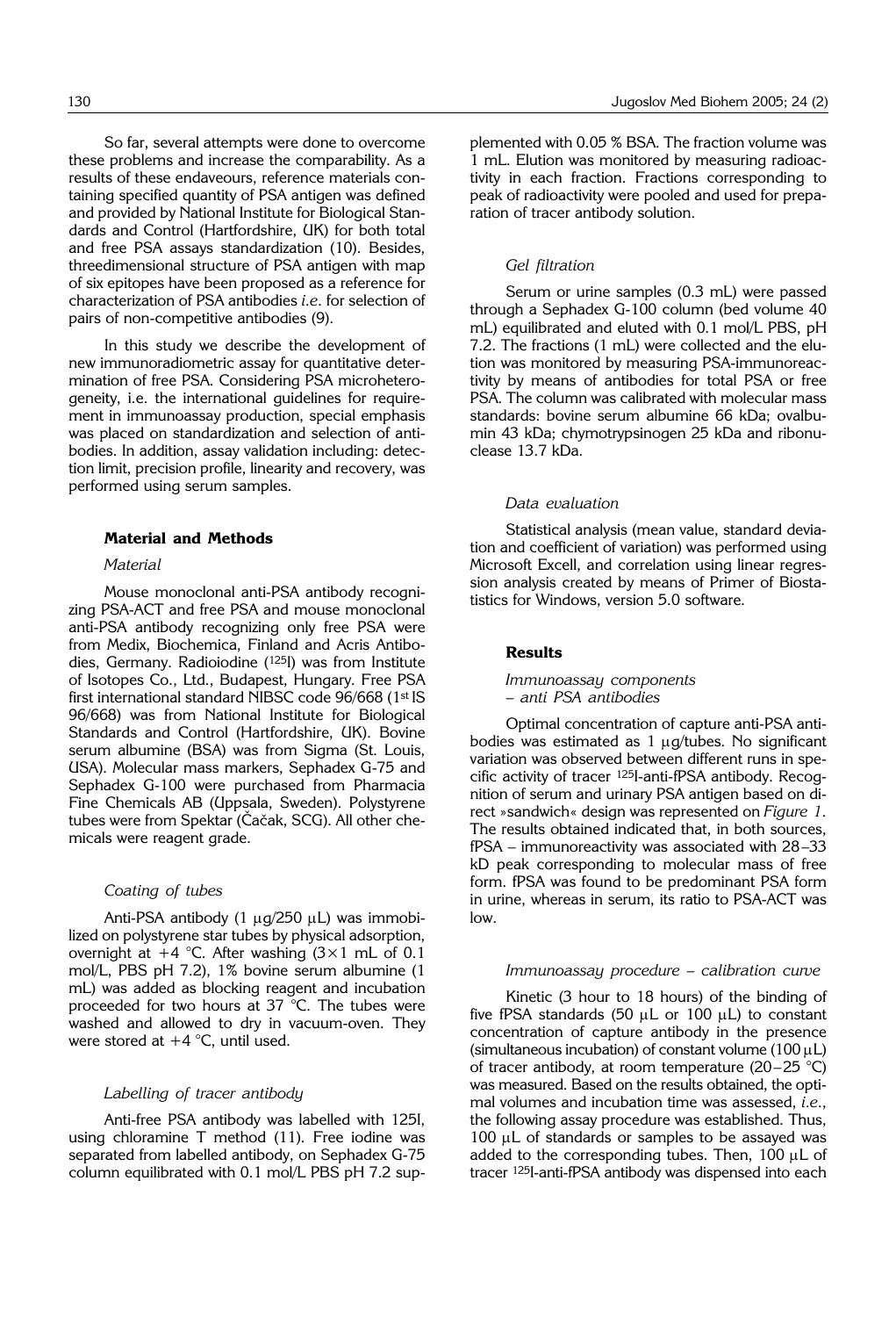

Figure 1. PSA immunogram

Serum (A) and urine (B) were subjected to gel filtration on Sephadex G-100 column (29  $\times$  1.2 cm) equilibrated with 0.1 mol/L PBS buffer pH 7.2. Elution was monitored by detecting PSA - immunoreactivity in each fraction (1 mL). The number indicated molecular mass of corresponding peaks (kDa).



Figure 2. Representative calibration curve for fPSA Concentrations of the standards for fPSA (0; 0.5; 2; 7; 14;  $40 \mu q/L$ ) were ploted on x axis and bound radioactivity (cpm) were ploted on y axis. Four parameter logistic weighted function is used for curve fitting.

tube, and incubation proceeded for 18 hours at room temperature with constant shaking. The contents of the tubes were aspirated and then 2 mL of washing solution was added to each tube and re-aspirated. The washing procedure was repeated twice. The remaining radioactivity bound to the tubes were measured, and the typical standard curve was obtained as represented on *Figure 2*. In this non-competitive assay, the bound radioactivity was directly proportional to concentration of fPSA in the sample examined. Subsequentlly, the assay was calibrated against 1<sup>st</sup> IS 96/668, based on concentration responses of serially

|                           | mean value | $SD(\mu g/L)$ | $CV(\%)$ |
|---------------------------|------------|---------------|----------|
| intra-assay<br>variations | 2.1        | 0.07          | 3.42     |
|                           | 3.0        | 0.24          | 7.53     |
|                           | 7.0        | 0.30          | 4.36     |
| inter-assay<br>variations | 1.6        | 0.14          | 8.33     |
|                           | 2.6        | 0.11          | 7.04     |
|                           | 14.0       | 1.10          | 7.87     |

diluted reference material. Correlation between expected and measured values was 99%.

#### *Assay characteristics*

Analytical validation of fPSA assay was based on determination of detection limit, precision profile, linearity and recovery. The detection limit, *i.e* the lowest detectable fPSA concentration, defined as the concentration associated with the mean signals of the zero calibrators +2SD (two standard deviations), were assessed as being  $0.083 \mu$ g/L.

Intra-assay variations were determined by analyzing 3 serum samples at 2.1  $\mu$ g/L 3.0  $\mu$ g/L and 7.0  $\mu$ g/L, with 10 replicates in the same run. Intra-assay variations were studied by analyzing 3 serum sample at 1.6  $\mu$ g/L, 2.60  $\mu$ g/L and 14.0  $\mu$ g/L, in duplicate, in 10 different runs, during 10 days, one assay per day. The intra-assay coefficients of variation (CVs) of the measurements were  $3.42-7.53\%$  and inter-assay CVs of the mean concentrations of the duplicate were 7.04-8.33 % (Table I).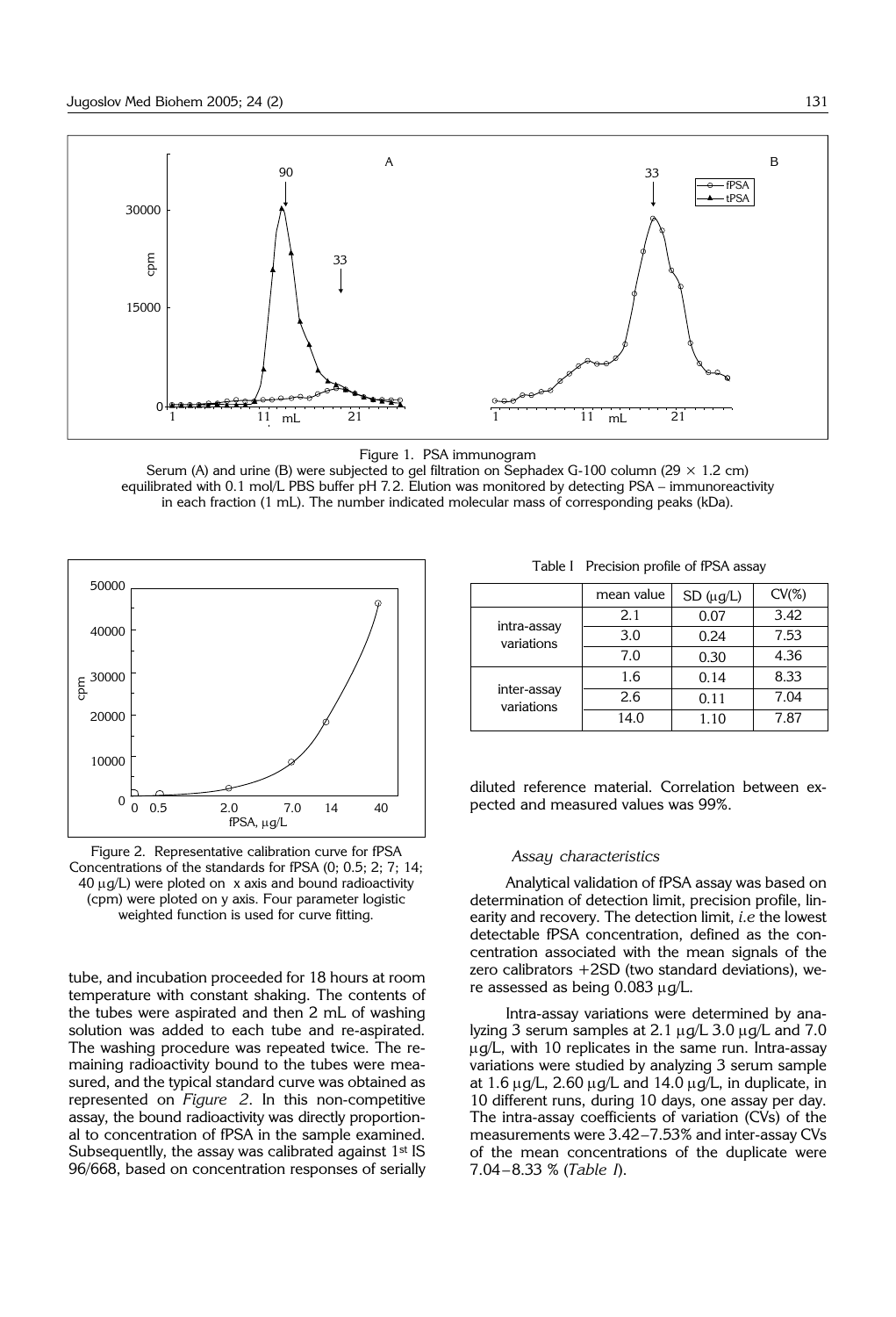

Figure 3. Correlation of the results of fPSA measurments Concentration of fPSA measured by IRMA fPSA (on the x axis) and FPSA RIACT (on the y axis) are compared:  $y = 0.679x + 0.258$ ;  $r = 0.964$ ;  $n = 59$ 

Linearity of the assay was evaluated after serial dilutions of serum samples to the zero calibrator and by comparing the obtained results with expected values. The recovery percentage ranging from 98.7 -107.4%, indicated good linearity.

Effect of sample matrix was analyzed by addition a small volume of PSA reference material to male serum and comparing the measured concentrations with expected ones. The recovery was up to 72% of value with spiked male serum, indicating possible formation of complexes with serum proteins.

#### *Comparison study*

Serum samples were analyzed within one day by IRMA fPSA (INEP) and by FPSA-RIACT (CIS bio international - Schering, Germany). The measured values  $(n = 59)$  and their comparison using linear regression analysis indicated good correlation between assays  $(r = 0.964)$  for the concentration range  $0.5 \mu g/L - 40$ mg/L (*Figure 3*).

## **Discussion**

Immunoradiometric assays, in general, are based on recognition of distinct analyte by means of combination of capture and tracer monoclonal antibodies specific for different epitopes (12). The described assay for quantitation of fPSA is formulated as one step, two-site »sandwich« immunoradiometric assay. Specificity of this assay was achieved by using fPSA antibody as tracer antibody. Selection of particular clone of fPSA antibody was a very important step in the assay development due to the demands dependent on the intristic biochemical characteristics of PSA as analyte, *i.e*. its structural heterogeneity. Anti-fPSA antibody used for the formulation of this

assay was grouped to epitope 1-reactive antibodies. It recognized equimolarly mature PSA as well as pro-PSA and showed no cross-reaction to PSA-ACT complex (9). It was one of a number of anti-PSA antibodies (commercially available or not) characterized during ISOBM TD-3 Antibody workshop in 1999, and being suggested as appropriate for use for assay development (9).

Free PSA constituites up to 30% of total PSA in serum, whereas, in urine, it is found as predominant form. Serum PSA is common analyte in immunoradiometric assays, but urinary PSA also has diagnostic potential in follow up of prostate patients, although it is not widelly analyzed (13). Anti-fPSA antibody used in this assay recognizes both serum and urinary PSA, but differences in PSA immunograms were observed between these samples. This indicated indirectlly that assay has possible applicability to urine analysis but distinct features of urinary antigen deserves further consideration in terms of assay validation, especially matrix effect.

The second point of interest to consider in strategies of improving reliability of fPSA quantitation was the standardization. Standardization as quality control factor is generally performed aiming at improvement of comparability of results from various laboratories and in various technologies by increasing the accuracy (12, 14). We compared our assay for fPSA and FPSA-RIACT (CIS bio international - Schering, Germany) both of them being calibrated against  $1<sup>st</sup>$  IS 96/668. Concentrations of fPSA measured by our assay in which expected value *i.e.* 1ng 1st IS 96/668 = 1 ng fPSA (measured value), and FPSA-RIACT in which 1ng 1st IS  $96/668 = 12$  ng fPSA (measured value) were in good correlation ( $r= 0.964$ ). PSA is glycoprotein exsisting in various glycoisoforms and it belongs to the group of heterogenous analytes (15). Thus, except for the possible differences due to the specific characteristics of particular antibodies, standardization of immunoassays for heterogenous analytes is associated with problems relating to the fact that reference material can not truly reflects heterogeneity of analytes present in biological fluids (12, 14). That is why the recommendation that follow-up of patients must be based on the results obtained using test of same producers is important, *i.e*. the results obtained in different assays are not interchangeable.

It is accepted that the results of fPSA assay are expressed as %fPSA *i.e.* as fPSA/total PSA ratio. Although, its lower ratio is associated with higher risk of prostate cancer, there is no consensus about the reference values for % fPSA (16). There is generall suggestion of producers of assay, that each laboratory should established its own range of reference values. Preliminary results obtained on the limited number of serum samples from patients with benign prostatic hyperplasia and prostate cancer, in our study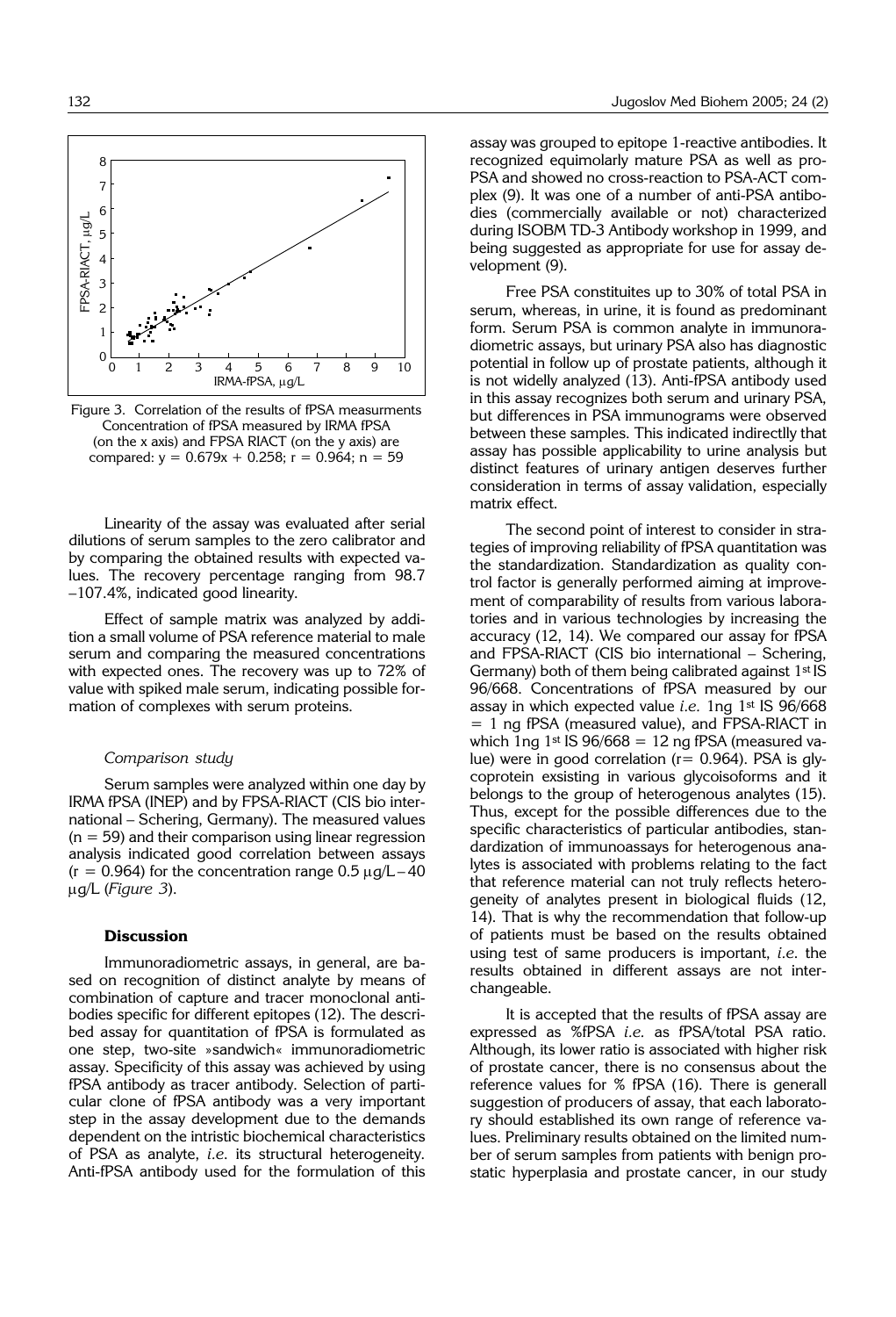which is still in progress, indicated that cut-off of 15% are applicable to this assay.

All these results, taken together with the results of fPSA assay evaluation which indicate good linearity and precision profile with acceptable CVs lower than 10%, encourage its use as tool in laboratory diagnostic. However, in spite of good assay format, the drawbacks relating to the biochemical properties of free PSA in terms of its stability as well as the influence of age and different medical treatments on its serum concentration, must be kept in mind and general guidelines for assay interpretation should be followed.

*Acknowledgments:* This work was supported by the Ministry of Science and Environment Protection of the Republic of Serbia, project code 1504: Glycobiological aspects of physiological and pathophysiological processes.

# RAZVOJ IMUNORADIOMETRIJSKOG TESTA ZA ODREĐIVANJE SLOBODNOG PROSTATA-SPECIFIČNOG ANTIGENA

*Miroslava M. Janković, Maja M. Kosanović, Ljiljana D. Hajdukovi}*-*Dragojlovi}, Sne`ana J. Golubovi}*

*Institut za primenu nuklearne energije – INEP, Banatska 31b Zemun, Srbija i Crna Gora*

*Kratak sadržaj: U ovom radu su saopšteni rezultati razvoja i analitičke validacije novog testa za određiva*nje slobodnog prostata-specifičnog antigena, fPSA. Test je formulisan kao »sendvič« imunoradiometrijska metoda u jednom koraku. Specifičnost testa je postignuta korišćenjem monoklonskog antitela prema epitopu-1 na slobodnom PSA, koje je korišćeno kao antitelo za detekciju. Test je kalibrisan prema prvom međunarodnom standardu 96/668, a njegov detekcioni limit je iznosio 0.08 mg/L. Koeficijenti varijacije za test iznose 3,42-7,53%, a između testova 7,04-8,33%. Izmerene koncentracije serijski razblaženih uzoraka seruma bile su bliske izračunatim koncentracijama, što je ukazivalo na dobru linearnost sa procentom povraćaja od 98,7-107,4%. Analitičke karakteristike testa za fPSA govore u prilog njegovog korišćenja kao pouzdanog sredstva u laboratorijskoj dijagnostici oboljenja prostate.

Ključne reči: slobodan PSA, imuno-test, anti-PSA antitela, standardizacija

## **References**

- 1. Diamandis C, Yousef GM, Luo L, Magklara A, Obiezu CV. The new human kallikrein gene family: implications in carcinogenesis. TEM 2000;  $11:54-60$ .
- 2. Watt KW, Lee PJ, M Timkulu T, Chan WP, Loor R. Human prostate specific antigen: structural and functional similarity to serine protease. Proc Natl Acad Sci USA 1986; 83: 3166-70.
- 3. Huber PR, Schimid HP, Mattarelli G, Strittmatter B, van Steenburg GJ, Maurer A. Serum free prostate specific antigen: isoenzymes in benign hyperplasia nad cancer of the prostate. Prostate 1995; 27: 212-9.
- 4. Hilz H, Noldus J, Hammerer P, Buck F, Luck M, Hulan H. Molecular heterogeneity of free PSA in sera of patients with benign and malignant prostate tumors. Eur Urol 1999; 36: 286-92.
- 5. Stephan C, Jung K, Diamandis E, Rittenhouse HG, Lein M, Loening SA. Prostate-specific antigen, its molecular forms, and other kallikrein markers for detection of prostate cancer.  $U$ rology 2002; 59: 2-8.
- 6. Stephan C, Jung K, Lein M, Sinha P, Schnoor D, Loening SA. Molecular forms of prostate-specific antigen and human kallikrein 2 as promising tools for early diagnosis of prostate cancer. Canc Epid Biomarkers Prev 2000; 9: 1133-47.
- 7. Chen Z, Komatsu K, Prestigiacomo A, Stamey T. Addition of purified prostate specific antigen to serum from female subjects: studies on the relative inhibition by  $\alpha$ 2-macroglobulin and  $\alpha$ 1-antichymotrypsin. J Urol 1996; 156: 1357-63.
- 8. Marinović V. Prostate-specific antigen: isolation, biochemical characterization and diagnostic potential in prostate-cancer screening. MSc thesis. Belgrade, Serbia and Montenegro; University of Belgrade, 1998.
- 9. Stenman UH, Paus E, Allard WJ, Andersson I, Andres C, Barnett TR et al. Summary report of the TD-3 workshop: characterization of 83 antibodies against prostate-specific antigen. Tumour Biol 1999; 20: 1-12.